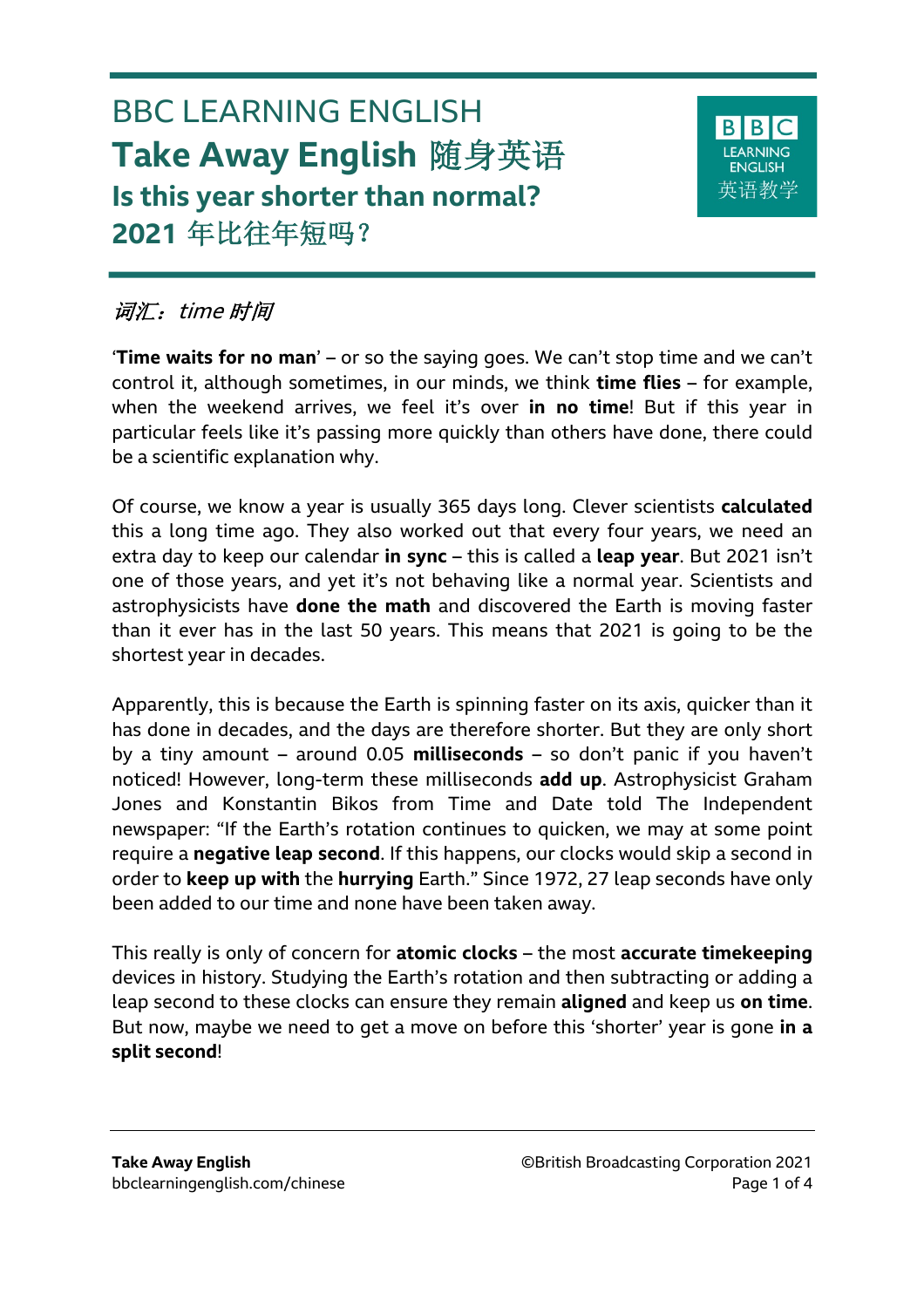| time waits for no man | 时间不等人                    |
|-----------------------|--------------------------|
| time flies            | 光阴似箭, 时光飞逝               |
| in no time            | 很快,立刻                    |
| calculate             | 计算                       |
| in sync               | 同步的                      |
| leap year             | 闰年                       |
| do the math           | 进行计算                     |
| millisecond           | 毫秒                       |
| add up                | 积少成多                     |
| negative leap second  | 负闰秒                      |
| keep up with          | 跟上,不落后于…                 |
| hurrying              | 急忙(做某事)的,这里指地球自转速<br>度快的 |
| atomic clock          | 原子钟                      |
| accurate              | 精准的, 准确的                 |
| timekeeping           | 计时                       |
| aligned               | 校准的                      |
| on time               | 准时的                      |
| in a split second     | 在一刹那, 在一瞬间               |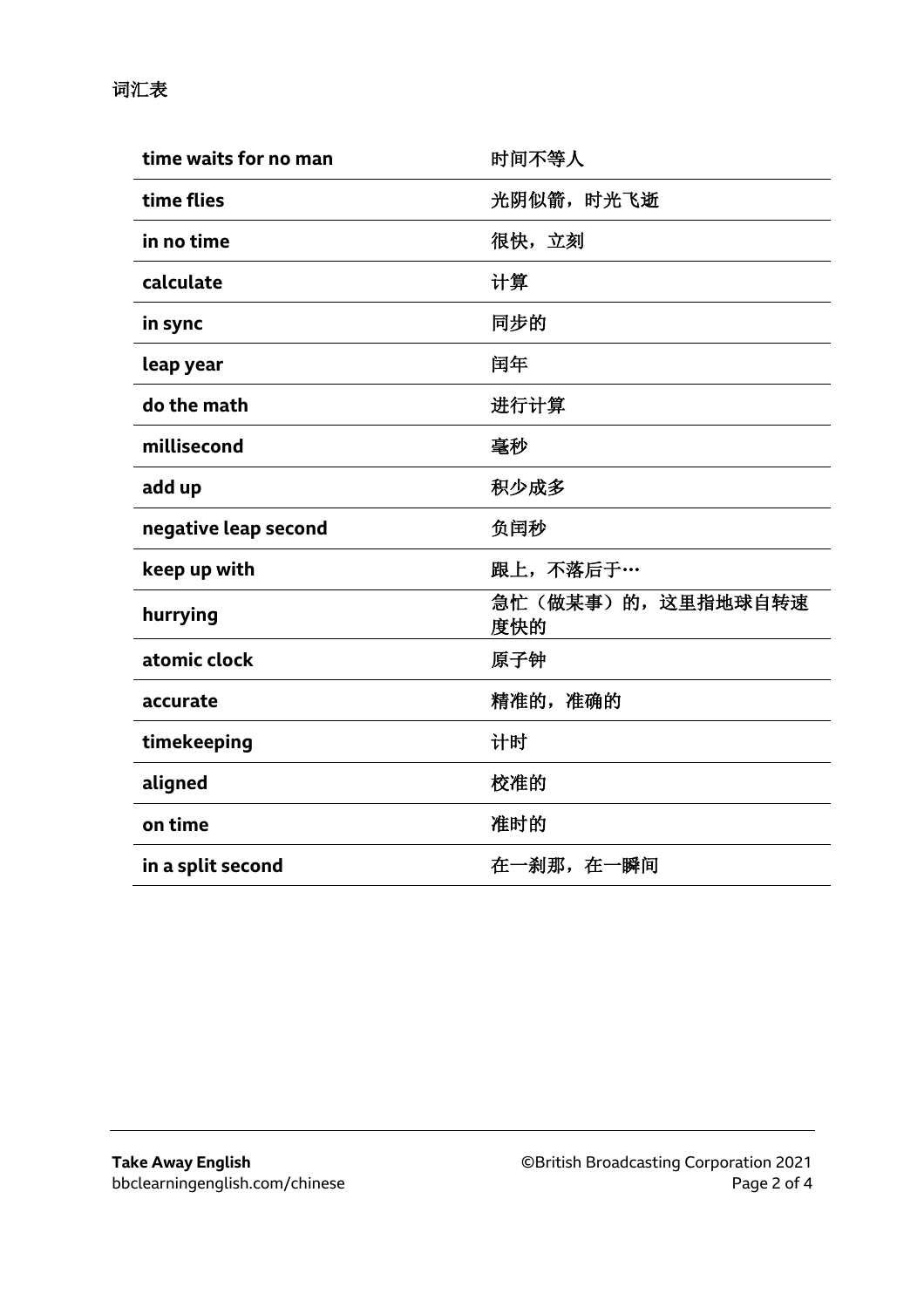#### 测验与练习

\_\_\_\_\_\_\_\_.

#### **1.** 阅读课文并回答问题。

1. Why do we have an extra day every four years, known as a 'leap year'?

2. How much shorter is 2021 calculated to be?

3. True or False? *A leap second might have to be subtracted from time for the first time ever.*

4. What are the most important devices for accurate timekeeping?

5. When was the last 'short' year?

#### **2.** 选择意思恰当的单词或词组来完成下列句子。

1. I tried to \_\_\_\_\_\_\_\_ how much the holiday had cost me, but I kept losing count!

| calculate | align | do the math | in sync |  |
|-----------|-------|-------------|---------|--|
|-----------|-------|-------------|---------|--|

2. Late again! If you want to keep your job, you need to do something about your

| timekeeping | timekeeper | keeptime | timeskeeping |
|-------------|------------|----------|--------------|
|             |            |          |              |

3. The homemade cakes went \_\_\_\_\_\_\_\_ – I'll have to bake some more!

| in the split second | in a split seconds | at a split second in a split second |  |
|---------------------|--------------------|-------------------------------------|--|
|                     |                    |                                     |  |

4. I tripped up and cut my leg because I was \_\_\_\_\_\_\_ for the bus.

| aligned | nurrying | in sync | time flies |  |
|---------|----------|---------|------------|--|
|         |          |         |            |  |

5. We were having so much fun the \_\_\_\_\_\_\_\_, and before we knew it, it was time to go home.

|  | time flies | time flying | time flew | time flewed |
|--|------------|-------------|-----------|-------------|
|--|------------|-------------|-----------|-------------|